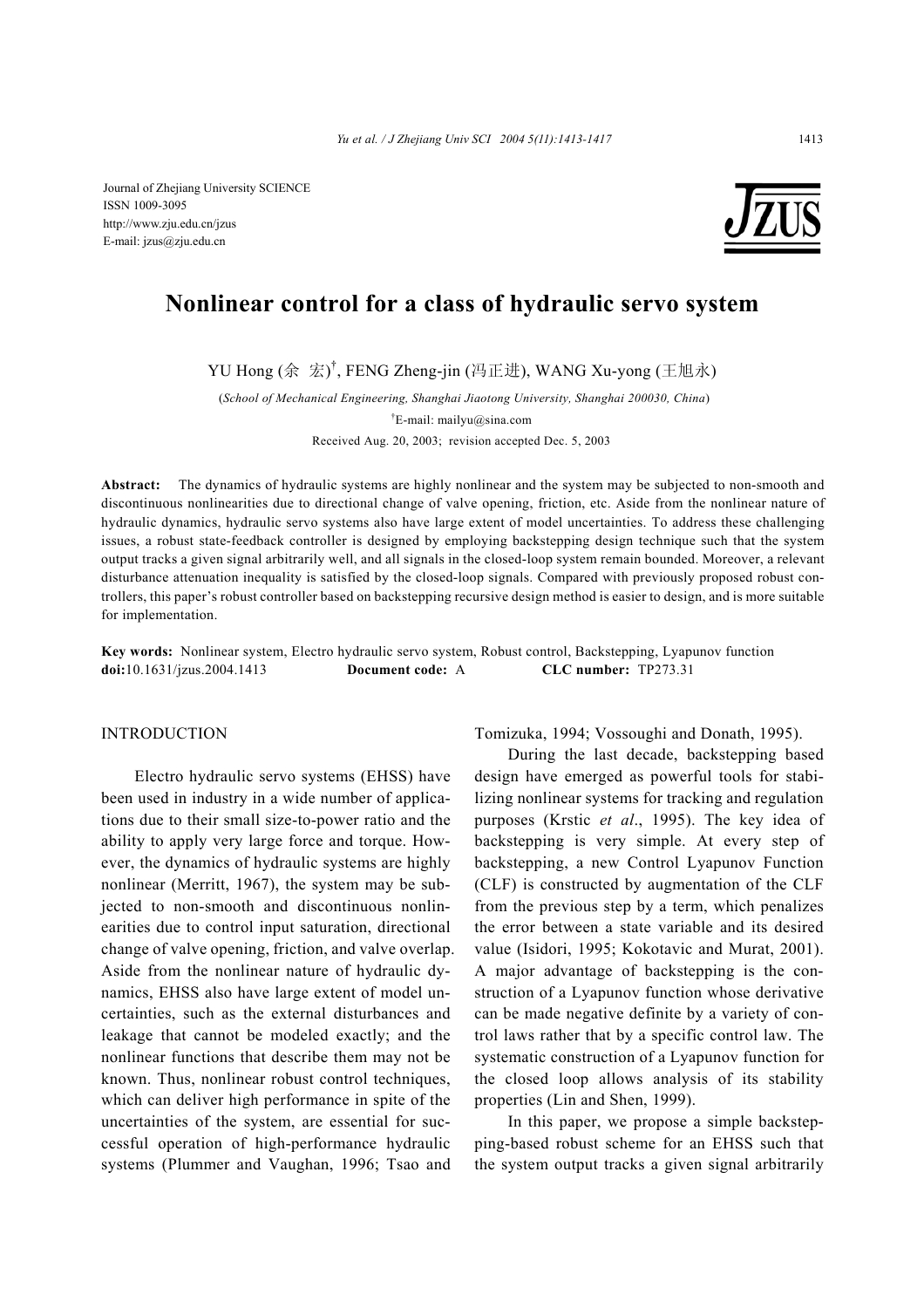well, and all signals in the closed-loop system remain bounded. Moreover, a relevant disturbance attenuation inequality is satisfied by the closed-loop signals.

The paper is organized as follows. In Section 2 the dynamic equations of the system under study are presented. The nonlinear controllers are developed in Section 3. In Section 4 simulation results are discussed and finally conclusions are drawn in Section 5.

#### SYSTEM DYNAMICS

The differential equations governing the dynamics of the hydraulic actuator in Fig.1 are given in (Merritt, 1967).



**Fig.1 A hydraulic actuator with four-way valve configuration**

$$
\frac{V_t}{4\beta_e} \dot{P}_L = -S\dot{x}_L - C_{tm}P_L + Q_L
$$
 (1)

where *S* is the ram area of cylinder,  $V_t$  is the total volume of the cylinder and the hoses between the cylinder and servovalve,  $P_L = P_1 - P_2$  is the load pressure,  $\beta_e$  is the effective bulk modulus,  $C_{tm}$  is the coefficient of the total internal leakage of the cylinder due to pressure, and  $Q_L$  is the load flow.  $Q_L$  is related to the spool valve displacement of the servo valve,  $x_v$ , repressed by

$$
Q_L = C_d \omega x_v \sqrt{\frac{P_s - \text{sgn}(x_v)P_L}{\rho}}
$$
  
=  $Cx_v \sqrt{P_s - \text{sgn}(x_v)P_L}$  (2)

where  $C_d$  is the discharge coefficient,  $\omega$  is the spool valve area gradient, and  $P_s$  is the supply pressure of the fluid,  $C = C_d \omega / \sqrt{\rho}$ .  $x_v$  is the response of the valve to a command signal *u*. In particular, the system that we have experimented with, the valve dynamics can be considered to be a second order system (FitzSimons and Palazzolo, 1996):

$$
\ddot{x}_{v} = -\omega_e^2 x_v - 2\xi_e \omega_e \dot{x}_v + \omega_e^2 u \tag{3}
$$

The dynamics of the inertia load can be described by

$$
P_L S = m\ddot{x}_L + f_f \tag{4}
$$

where *m* is the total mass of the actuator and the load,  $x_L$  represents the displacement, and  $f_f$  is an unknown nonlinear function, which is the combination of damping friction, viscous friction, the external disturbance, etc. Since the extents of uncertainties can be predicted, we make the following practical assumption  $|f_f| < \Delta(x_L, \dot{x}_L)$ .  $\Delta(x_L, \dot{x}_L)$  is a known positive nonlinear function, which are allow grow faster than linear, like  $\Delta(x_L, \dot{x}_L) = \xi_1 x_L^2 + \xi_2 \dot{x}_L^2$ , where *ξ*1, *ξ*2 are positive constants. For ease of presentation, it will be assumed that  $\Delta(0,0) = 0$ , and that the derivative of  $\Delta(x_i, \dot{x}_i)$  exists and is zero at (0,0) (Alleyne and Hedrick, 1995).

Eqs.(1)−(4) completely described the fifth order nonlinear dynamics of the system under study. The corresponding state space representation of these dynamics follows. By defining

$$
x_1 = x_L, x_2 = \dot{x}_L, x_3 = P_L, x_4 = x_v, x_5 = \dot{x}_v
$$
  
One can write  

$$
\dot{x}_1 = x_2, \ \dot{x}_2 = \frac{S}{m}x_3 - \frac{1}{m}f_f(x)
$$

$$
\dot{x}_3 = \frac{4\beta_e}{V}(-Sx_2 - C_{mx_3} + Cx_4\sqrt{P_s - \text{sgn}(x_4)x_3})
$$

$$
\dot{x}_4 = x_5, \ \dot{x}_5 = -\omega_e^2 x_4 - 2\xi_e \omega_e x_5 + \omega_e^2 u
$$
(5)

## CONTROLLER DESIGN

The nonlinear system described by Eq.(5) is in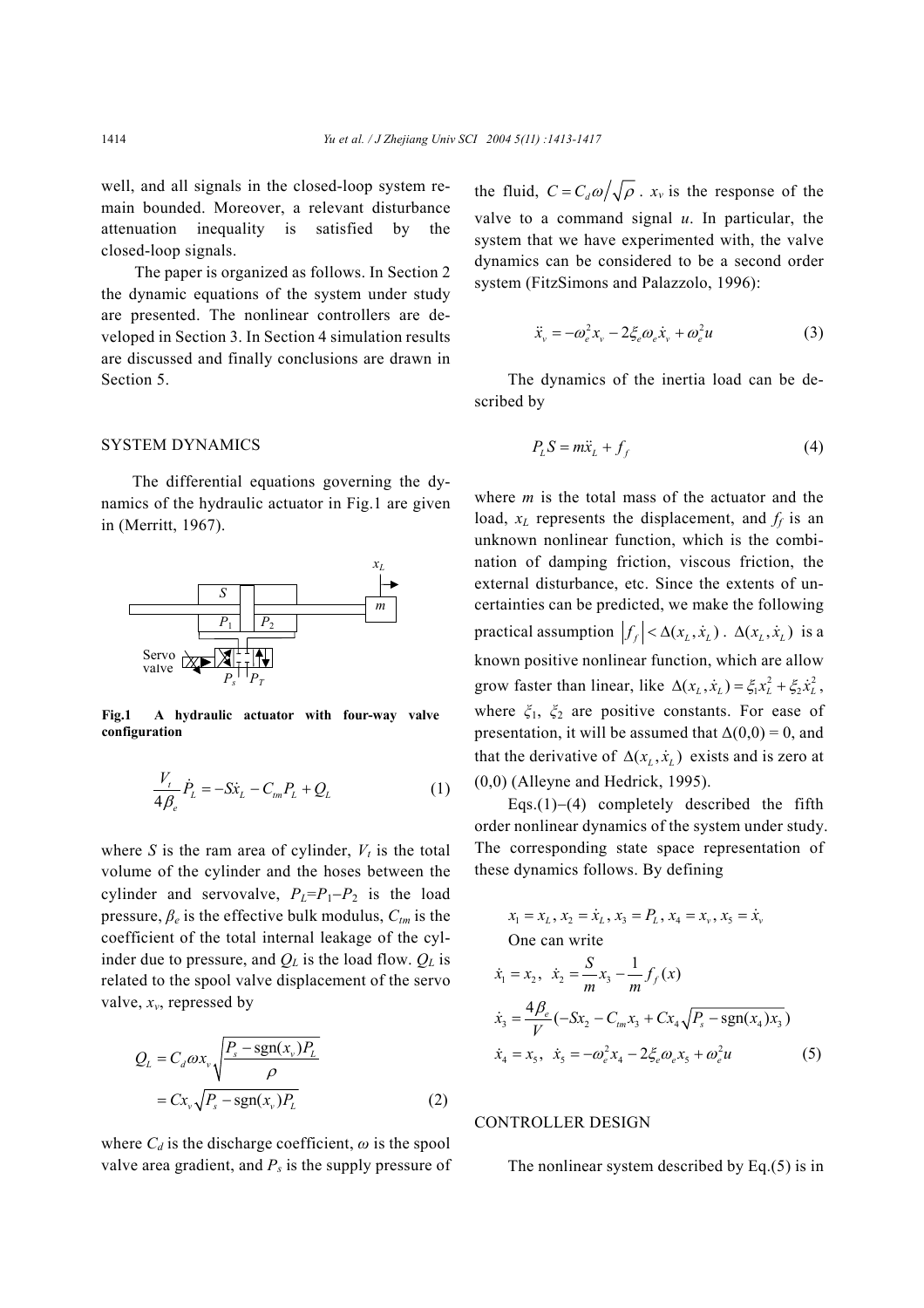so-called strict feedback form. This special form allows the use of recursive backstepping procedure for the controller design (Krstic *et al*., 1995). The method basically provides a recursive framework to construct a CLF and corresponding control action for the system stabilization (Jiang and Hill, 1999). In the rest of this section, this idea is adopted to design a nonlinear controller for position tracking in a hydraulic servo system.

Let  $e_i = x_i - x_{id}, i = 1, 2, \ldots, 5$  and  $e = x - x_d$ . The design procedure is beginning with defining the following Lyapunov-like function

$$
V_1 = e_1^2 / 2 \tag{6}
$$

In the first equation of Eq.(5), if  $x_2=x_{2d}(x_1,x_{1d})$ were our control, it would be able to seek  $x_{2d}(x_1, x_{1d})$ to render the derivative of  $\dot{V}_1$  negative

$$
\dot{V}_1 = e_1 \dot{e}_1 = e_1 (x_{2d} - \dot{x}_{1d})
$$
\nLet\n
$$
x_{2d} = \dot{x}_{1d} - k_1 e_1
$$
\nthen\n
$$
\dot{V}_1 = -k_1 e_1^2 < 0
$$
\n(7)

where  $k_1$  stand for weighting parameters. Now, in order to go one step ahead, a new Lyapunov-like function  $V_2$  is defined as

$$
V_2 = V_1 + e_2^2 / 2 \tag{8}
$$

By taking the derivative of Eq.(8)

$$
\dot{V}_2 = \dot{V}_1 + e_2 \dot{e}_2
$$
\n
$$
= -k_1 e_1^2 + e_2 \left( \frac{S}{m} x_{3d} - \frac{1}{m} f_f - \dot{x}_{2d} \right)
$$
\n
$$
\leq -k_1 e_1^2 + e_2 \frac{S}{m} x_{3d} - e_2 \dot{x}_{2d} + \left| e_2 \right| \frac{1}{m} \Delta(x_1, x_2)
$$

If  $x_{3d}$  is chosen as

$$
x_{3d} = \frac{m}{S}(-k_2e_2 + \dot{x}_{2d} - \text{sgn}(e_2)\frac{1}{m}\Delta(x_1, x_2))
$$
 (9)

 $\dot{V}_2$  is simplified to

$$
\dot{V}_2 \le -k_1 e_1^2 - k_2 e_2^2 \le 0
$$

The new weighting parameter  $k_2$  is also introduced. Let  $V_3$  be defined as follows

$$
V_3 = V_2 + e_3^2 / 2 \tag{10}
$$

By taking the derivative of *V*3, one may write

$$
\dot{V}_3 = \dot{V}_2 + e_3 \dot{e}_3 = \dot{V}_2 + e_3 (\dot{x}_3 - \dot{x}_{3d})
$$
  
 
$$
\leq -k_1 e_1^2 - k_2 e_2^2 + e_3 (\dot{x}_3 - \dot{x}_{3d})
$$

where  $\dot{x}_{3d}$  exists because of the assumptions on  $\Delta$ . In this step, because function  $sgn(x_4)$  in discontinuous, the desired  $x_4$  is non-differentiable, the backstepping cannot be applied here anymore. If we made a smooth modification to the function  $sgn(x_4)$ by replacing it with  $\tanh(x_4/\delta)$  ( $\delta$  is a small enough positive constant, this modification is reasonable because of the leakage of the valve spool) (Yao *et al*., 1998), the backstepping procedure can be continued.

If  $x_{4d}$  is chosen as

$$
x_{4d} = \frac{1}{C\sqrt{P_s - \tanh(x_4/\delta)x_3}}
$$
  
 
$$
\times (\frac{V}{4\beta_e}(-k_3e_3 + \dot{x}_{3d}) + Sx_2 + C_{im}x_3)
$$
 (11)

 $\dot{V}_3$  is simplified to

$$
\dot{V}_3 \le -k_1 e_1^2 - k_2 e_2^2 - k_3 e_3^2 \le 0
$$

Because of the smoothing modification, *x*4*d* is differentiable. *k*3 represent new weight parameters. Let  $V_4$  be defined as follows

$$
V_4 = V_3 + e_4^2 / 2 \tag{12}
$$

By taking the derivative of *V*4, one may write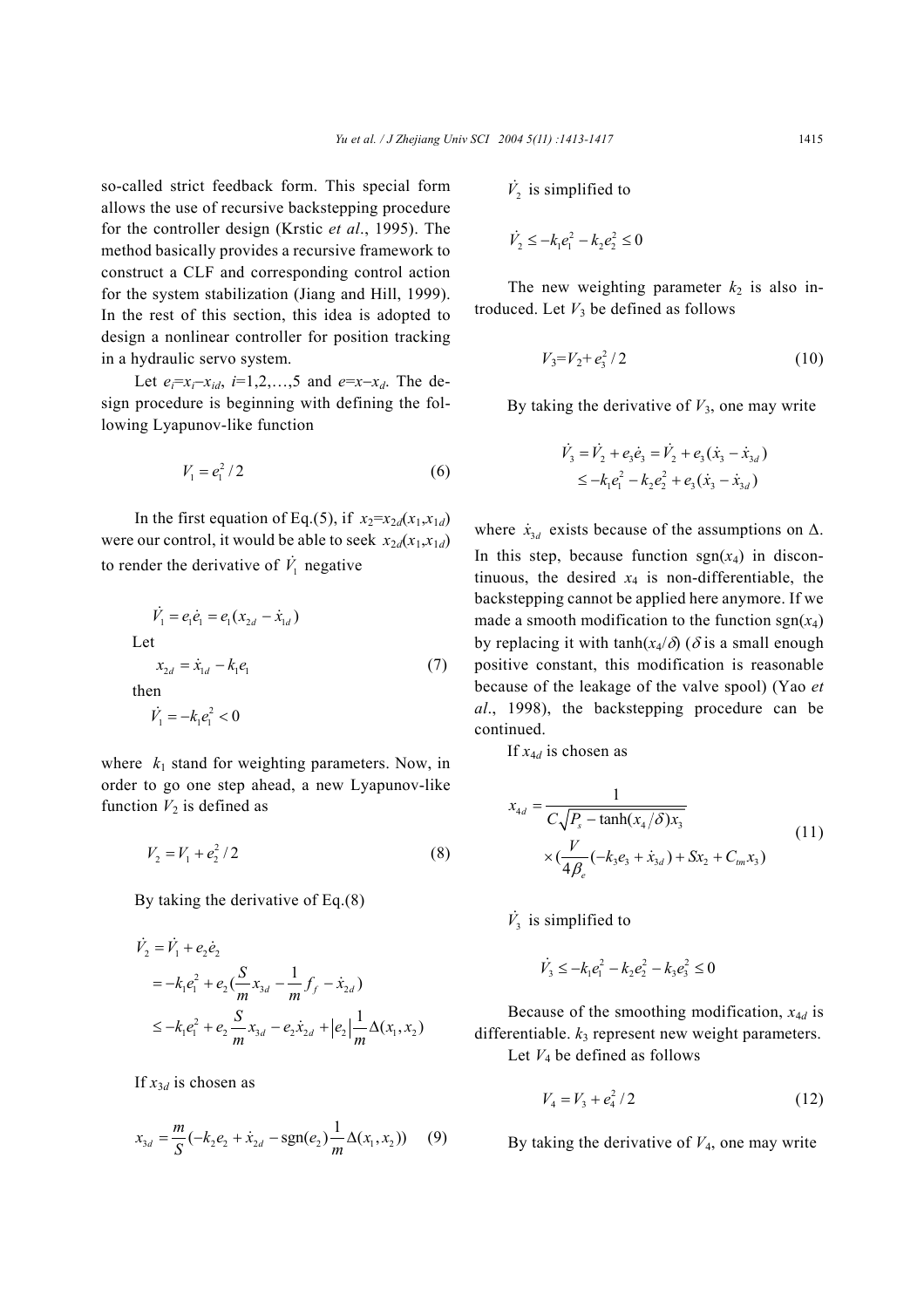$$
\dot{V}_4 = \dot{V}_3 + e_4 \dot{e}_4 = \dot{V}_3 + e_4 (x_{5d} - \dot{x}_{4d})
$$
  
\n
$$
\leq -k_1 e_1^2 - k_2 e_2^2 - k_3 e_3^2 + e_4 (x_{5d} - \dot{x}_{4d})
$$

If  $x_{5d}$  is chosen as

$$
x_{5d} = \dot{x}_{4d} - k_4 e_4 \tag{13}
$$

then

$$
\dot{V}_4 \le -k_1 e_1^2 - k_2 e_2^2 - k_3 e_3^2 - k_4 e_4^2 \le 0
$$

where  $k_4$  also represent weight parameters. Let us go one step ahead, and let  $V_5$  be defined as follows

$$
V_5 = V_4 + e_5^2 / 2 \tag{14}
$$

By taking the derivative of  $V_5$ , one may write

$$
\dot{V}_5 = \dot{V}_4 + e_5 \dot{e}_5 = \dot{V}_4 + e_5 (\dot{x}_5 - \dot{x}_{5d})
$$
\n
$$
= \dot{V}_4 + e_5 (-\omega_e^2 x_4 - 2\xi_e \omega_e x_5 + \omega_e^2 u - \dot{x}_{5d})
$$
\n
$$
\leq -k_1 e_1^2 - k_2 e_2^2 - k_3 e_3^2
$$
\n
$$
+ e_5 (-\omega_e^2 x_4 - 2\xi_e \omega_e x_5 + \omega_e^2 u - \dot{x}_{5d})
$$

If *u* is chosen as

$$
u = \frac{1}{\omega_e} (\dot{x}_{sd} + \omega_e^2 x_4 + 2 \xi_e \omega_e x_5 - k_5 e_5)
$$
 (15)

then

$$
\dot{V}_5 \le -k_1 e_1^2 - k_2 e_2^2 - k_3 e_3^2 - k_4 e_4^2 - k_5 e_5^2 \le 0
$$

Note that Eq.(12) is a Lyapunov function for the system defined by Eq.(5); and that the control



**Fig.2 Simulation result of system obtained by using**  $0.1\sin(2\pi t)$  as reference input

law given by Eqs. $(7)$ ,  $(9)$ ,  $(11)$ ,  $(15)$  renders its derivative negative semidefinite. It is easy to show that  $e=0$  is the largest invariant set in  $E = \{e \in \Omega \mid V_s(e) = 0\}$ . So, using LaSalle's principle, the tracking errors which include position and velocity tracking errors, converge to zero asymptotically (Re and Isidori, 1995).

## SIMULATION RESULTS

The results of simulations are presented in this section. The following were the system parameters used for simulation:  $m=3.3$  kg,  $s=0.002$  m<sup>2</sup>,  $C_{tm}=0.1$ , *Ps*=21 Mpa, *βe*=700 Mpa, <sup>δ</sup>=0.002, *C*=1.5×10<sup>−</sup><sup>4</sup> , *ff*  $=0.1x_2-5x_1sgn(x_1), V=0.001 \text{ m}^3, \Delta=10x_1^2+0.3x_2^2,$  $k_1$ =20,  $k_2$ =100,  $k_3$ =1000,  $k_4$ =1000,  $k_5$ =800,  $\xi_e$ =0.6, *ωe*=255 rad/sec.

Figs.2, 3, 4 and 5 present the tracking behavior of the actuator controlled by the nonlinear controller that we developed in the previous section.

## **CONCLUSON**

This paper dealt with the nonlinear control of an EHSS consisting of an electrohydraulic servo valve and a hydraulic cylinder. We proposed a robust nonlinear controller for this nonlinear system via backstepping approach. The simulation result proved that the desired control objective was accomplished with very fast convergence of the control signal to its nominal value.



**Fig.3 Tracking error of system obtained by using**  $0.1\sin(2\pi t)$  as reference input